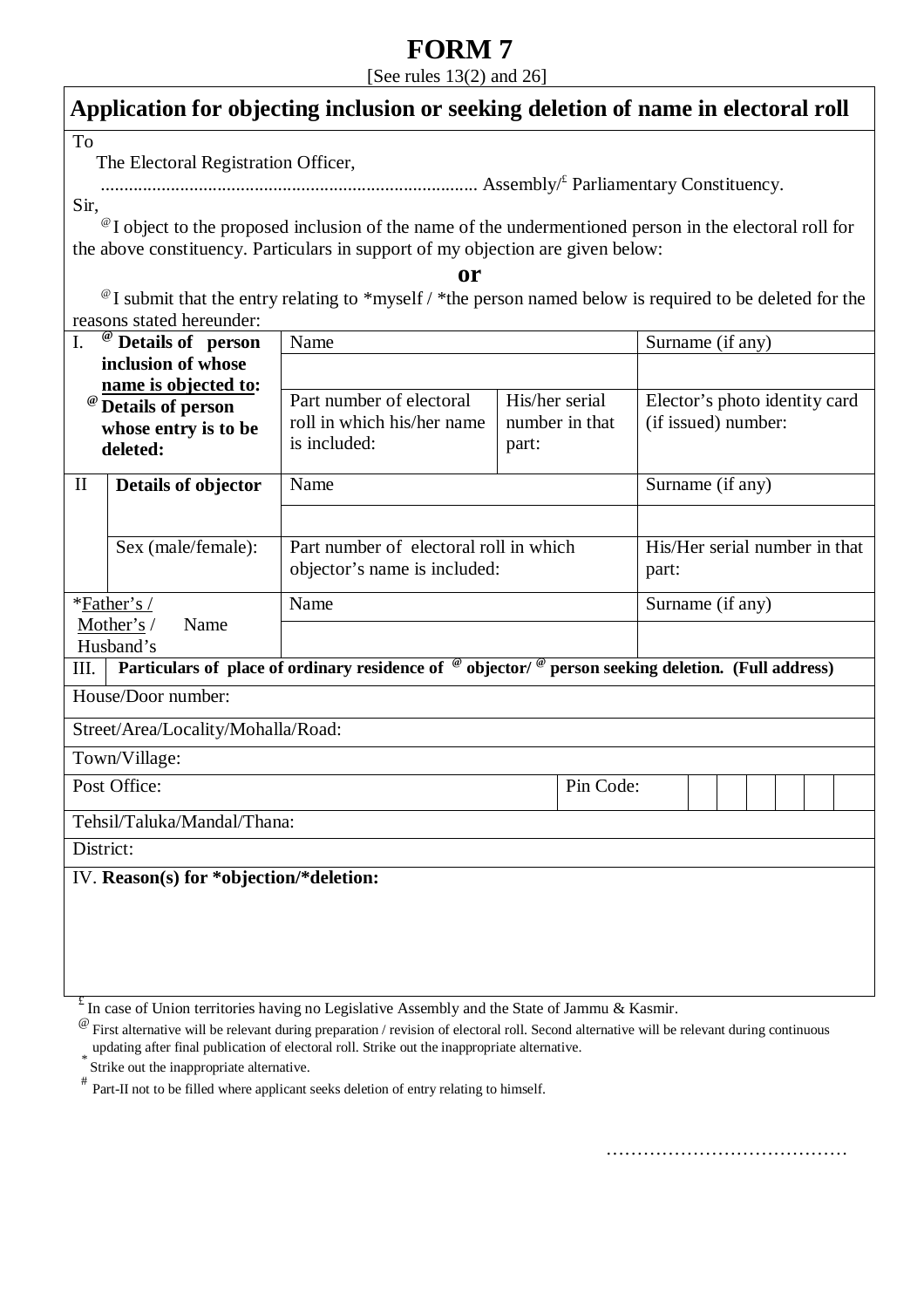### **V. Declaration :**

I hereby declare that the facts and particulars mentioned above are true to the best of my knowledge and belief.

**Date:**

**Place: Signature or thumb impression of the applicant** 

Please give your mobile number /E-mail ID (Optional) ……………………………………………………………………… **Note – Any person who makes a statement or declaration which is false and which he either knows or believes to be false or does not believe to be true, is punishable under section 31 of the Representation of the People Act, 1950 (43 of 1950).**

\* Strike out the inappropriate alternative.

## **Details of action taken**  *(***To be filled by Electoral Registration Officer of the constituency***)*

The application of Shri/Smt./Km........................................................................…………………………… \*objecting to inclusion/ \* seeking deletion of name of Shri/Smt./Km. ............................................................................... in the electoral roll in Form 7 has been accepted\*/ rejected\*

Detailed reasons for \*acceptance [under or in pursuance of rule  $18^*/20^*/26(4)^{t}$ ] or \*rejection [under or in pursuance of rule  $17*/20*/26(4)^{t}$ :

Place : Date :

j

Signature of Electoral Registration Officer (Seal of the Electoral Registration Officer)

\* Strike out the inappropriate alternative<br> $\frac{f}{f}$  During continuous undating after final

£ During continuous updating after final publication of electoral roll.

**Remarks of Field Level Officers (e.g BLO, Designated Officer, Supervisory Officer)**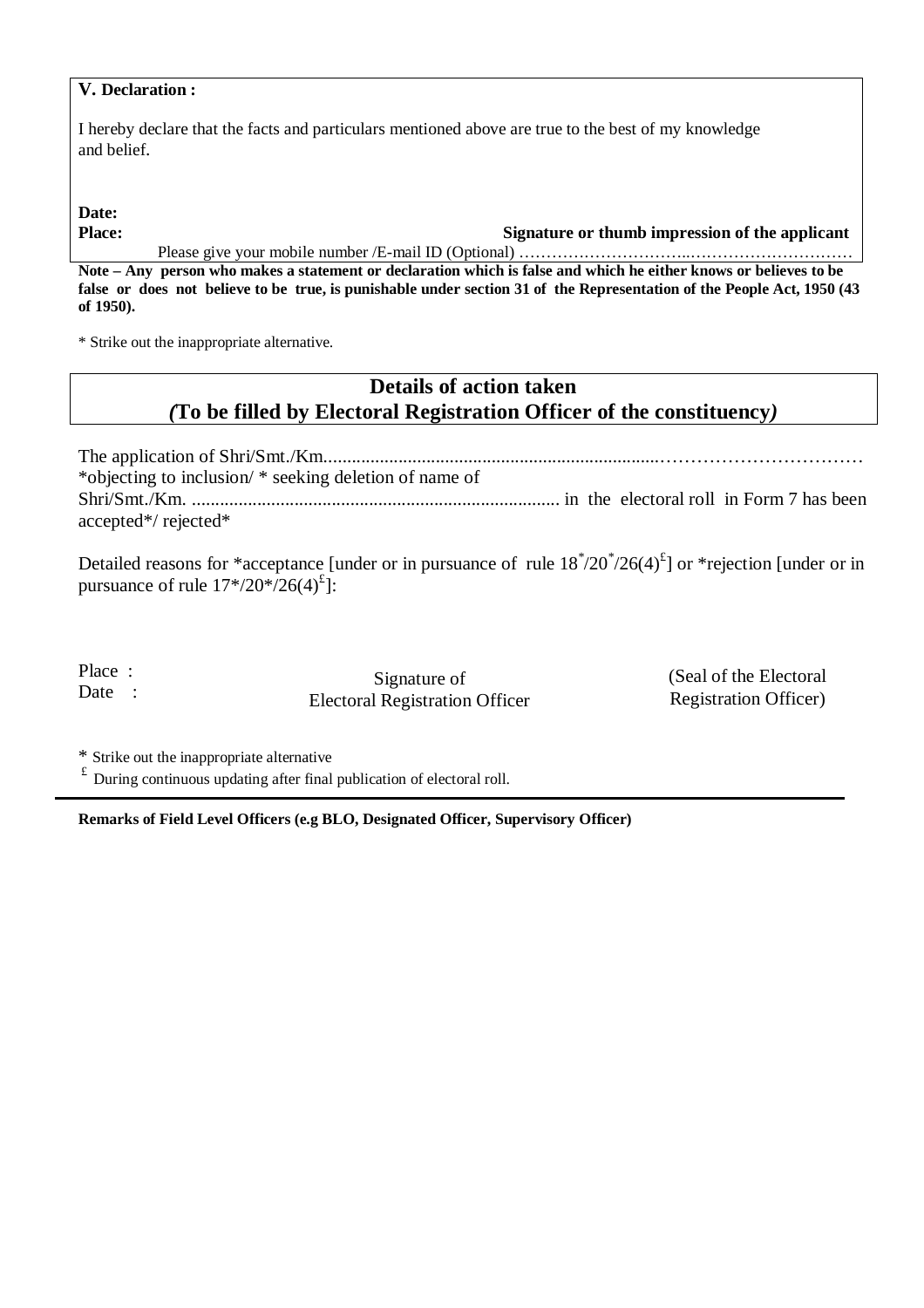## **[This page should be thick enough so that it does not get mutilated / damaged in postal transit]**

| <b>Intimation of action taken</b><br>(Section-II of the page is to be filled in by Electoral Registration Officer of the constituency and to be |                                                                                                       |                                                                                                                |  |  |            |  |  |  |  |  |
|-------------------------------------------------------------------------------------------------------------------------------------------------|-------------------------------------------------------------------------------------------------------|----------------------------------------------------------------------------------------------------------------|--|--|------------|--|--|--|--|--|
| posted to the applicant on the address as given by the applicant in Section-I)                                                                  |                                                                                                       |                                                                                                                |  |  |            |  |  |  |  |  |
|                                                                                                                                                 |                                                                                                       |                                                                                                                |  |  |            |  |  |  |  |  |
|                                                                                                                                                 |                                                                                                       | Section-I                                                                                                      |  |  |            |  |  |  |  |  |
|                                                                                                                                                 |                                                                                                       | Postage Stamp to be<br>affixed by the<br><b>Electoral Registration</b><br>Authority at the time<br>of dispatch |  |  |            |  |  |  |  |  |
| The application in Form-7 of<br>**Shri/Shrimati/Kumari                                                                                          |                                                                                                       |                                                                                                                |  |  |            |  |  |  |  |  |
| ** (Full Address)                                                                                                                               |                                                                                                       |                                                                                                                |  |  |            |  |  |  |  |  |
|                                                                                                                                                 |                                                                                                       |                                                                                                                |  |  |            |  |  |  |  |  |
| House/Door number:                                                                                                                              |                                                                                                       |                                                                                                                |  |  |            |  |  |  |  |  |
| Street/Area/Locality/<br>Mohalla/Road:                                                                                                          |                                                                                                       |                                                                                                                |  |  |            |  |  |  |  |  |
| Town/Village:                                                                                                                                   |                                                                                                       |                                                                                                                |  |  |            |  |  |  |  |  |
| Post Office:                                                                                                                                    | Pin Code:                                                                                             |                                                                                                                |  |  |            |  |  |  |  |  |
| Tehsil/Taluka/<br>Mandal/Thana:                                                                                                                 |                                                                                                       |                                                                                                                |  |  |            |  |  |  |  |  |
| District:                                                                                                                                       |                                                                                                       |                                                                                                                |  |  |            |  |  |  |  |  |
| ** To be filled in by the applicant.                                                                                                            |                                                                                                       |                                                                                                                |  |  |            |  |  |  |  |  |
|                                                                                                                                                 |                                                                                                       |                                                                                                                |  |  | Section-II |  |  |  |  |  |
| has been----                                                                                                                                    |                                                                                                       |                                                                                                                |  |  |            |  |  |  |  |  |
|                                                                                                                                                 |                                                                                                       |                                                                                                                |  |  |            |  |  |  |  |  |
|                                                                                                                                                 |                                                                                                       |                                                                                                                |  |  |            |  |  |  |  |  |
| <b>Electoral Registration Officer</b><br>Date                                                                                                   |                                                                                                       |                                                                                                                |  |  |            |  |  |  |  |  |
|                                                                                                                                                 |                                                                                                       |                                                                                                                |  |  |            |  |  |  |  |  |
|                                                                                                                                                 |                                                                                                       |                                                                                                                |  |  |            |  |  |  |  |  |
|                                                                                                                                                 |                                                                                                       |                                                                                                                |  |  |            |  |  |  |  |  |
| <b>Receipt for application</b>                                                                                                                  |                                                                                                       |                                                                                                                |  |  |            |  |  |  |  |  |
|                                                                                                                                                 |                                                                                                       |                                                                                                                |  |  |            |  |  |  |  |  |
| Date                                                                                                                                            | Signature of the officer receiving the application<br>on behalf of the Electoral Registration Officer |                                                                                                                |  |  |            |  |  |  |  |  |

\*\* To be filled in by the applicant.